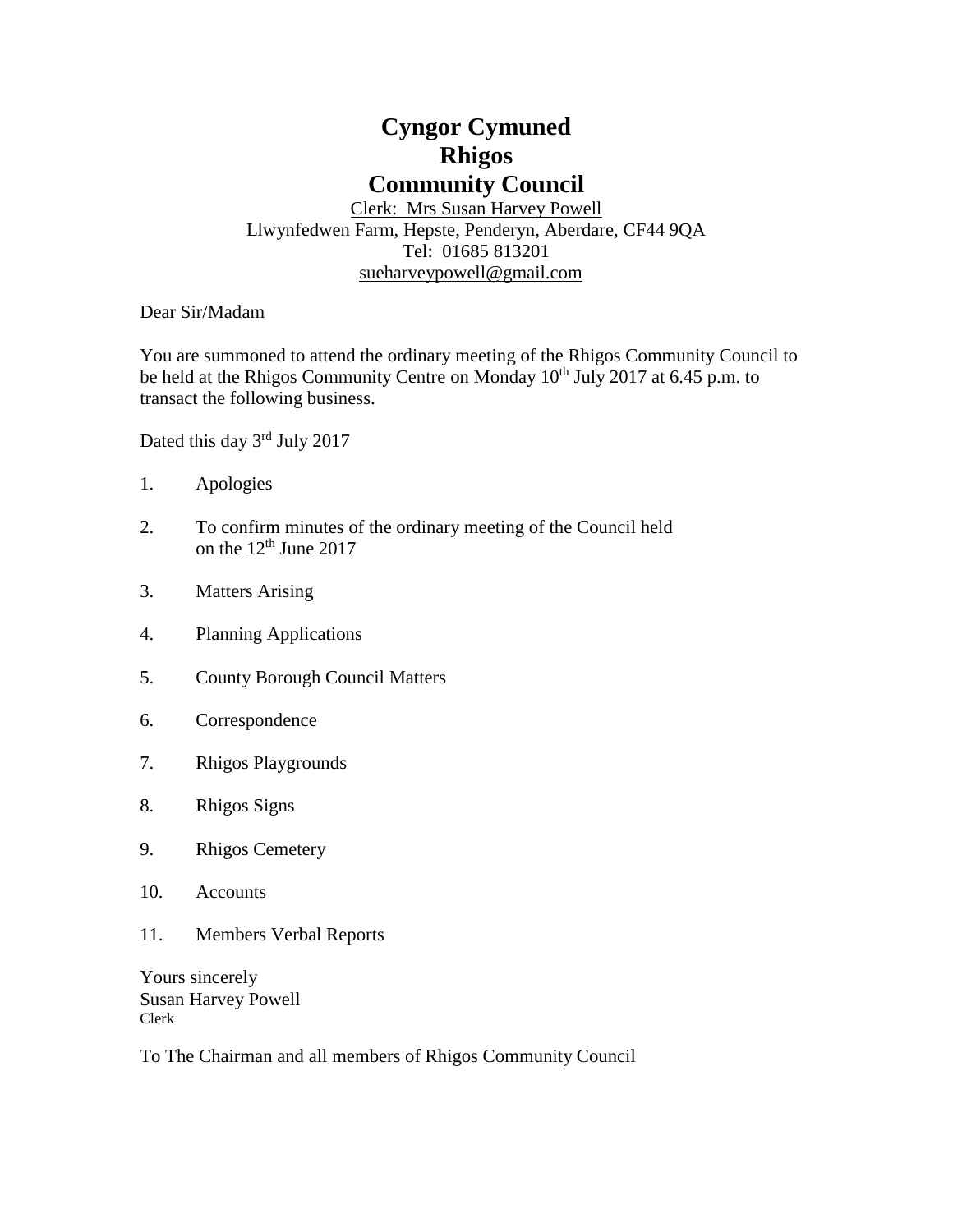# **Rhigos Community Council**

Minutes of the ordinary meeting of Rhigos Community Council held at Rhigos Community Centre on Monday 12th June 2017 at 6.45 p.m.

- Present: Cllrs. O Morgan, M Pope, G Thomas, P Oliver, H Wagner, M Evans, M Smith, A Tobin, S Maull
- Apologies: Cllr. L Leach, C Hopes

#### **2017/55 Minutes**

It was resolved to confirm Minutes of the Ordinary Meeting of the Council held on 12th June 2017

### **2017/56 Declaration of Interest**

None recorded

### **2017/57 Matters Arising**

a. Unsafe memorial stones Rhigos cemetery – Cllr. Oliver has been unable to contact the owner of Vale Memorials as he has been on holiday.

#### **2017/58 Planning**

It was resolved to note:

- a. Land adjacent to  $14<sup>th</sup>$  avenue Hirwaun Industrial estate relocation and upgrade of an existing foul pump station.
- b. Tower Variation an objection will be sent asking that they revert to the original plans.
- c. Enviroparks Variation the same objection will be sent regarding the fact that the weather reports were from Sennybridge which is too far away from the development.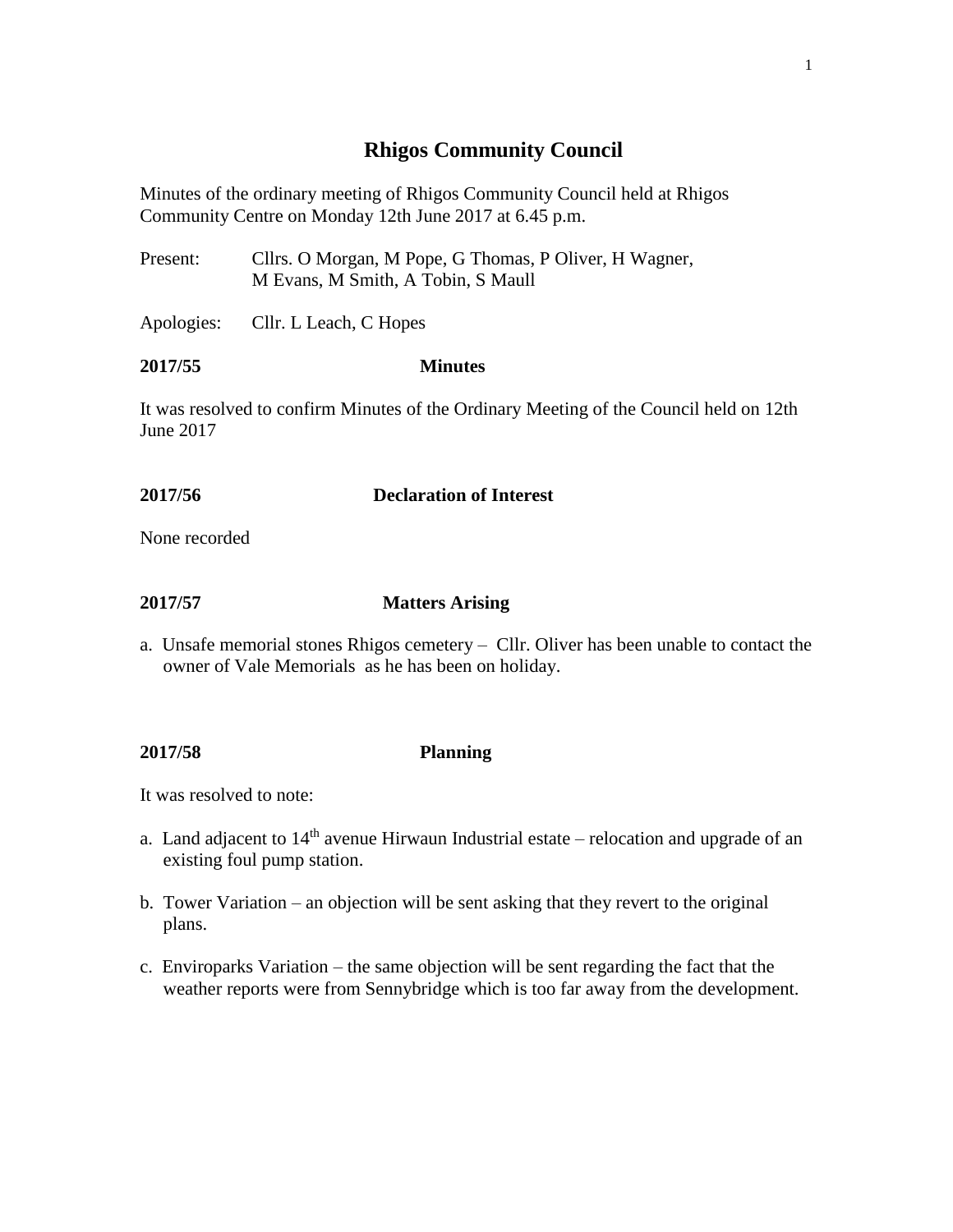#### **2017/59 County Borough Council Matters**

It was resolved that the following complaints be passed on to Councillor G Thomas for his attention.

Previous Complaints

Barrier across Parish Road – Nothing to report

There a lot of people suffering from cancer in Rhigos and a high volume of asthma. – Cllr. Thomas has had a meeting with Public Health Wales and will obtain dates for a joint meeting.

Rhigos Post Office is still closed – No response

Fence down at the old Ffyndaff site.

The lay by in front of the bus stop at Heol y Graig is breaking up.

Illegal bikes are still accessing Walters – Walters have informed RCT how many days they have been on the site. Honda are to provide a schedule of events for the next few months. There is nothing they can do about illegal riders, the suggested that residents contact the police. Walters have a duty of care to ensure that the operation or activity does not compromise public safety.

Land adjacent to the General Store – unable to verify if there is knotweed there, no planning consent applied for.

Parking outside the school is dangerous – the school has not yet sent letters out.

Telephone box – the box is being retained. A new handset is needed.

Are caravans allowed in gardens for people to live in – does not affect council tax liability

24 Heol y De is being renovated and all the rubble has been thrown into the garden – we have been informed by the resident that the rubble is temporarily in the garden as it will be used.

There are pot holes from Halt road under the bridge down to Gamlin's farm. – reported for repair.

No grass cutting has been done around the village – scheduled attached.

The road is broken up between the cemetery and the New Inn – redported for repair.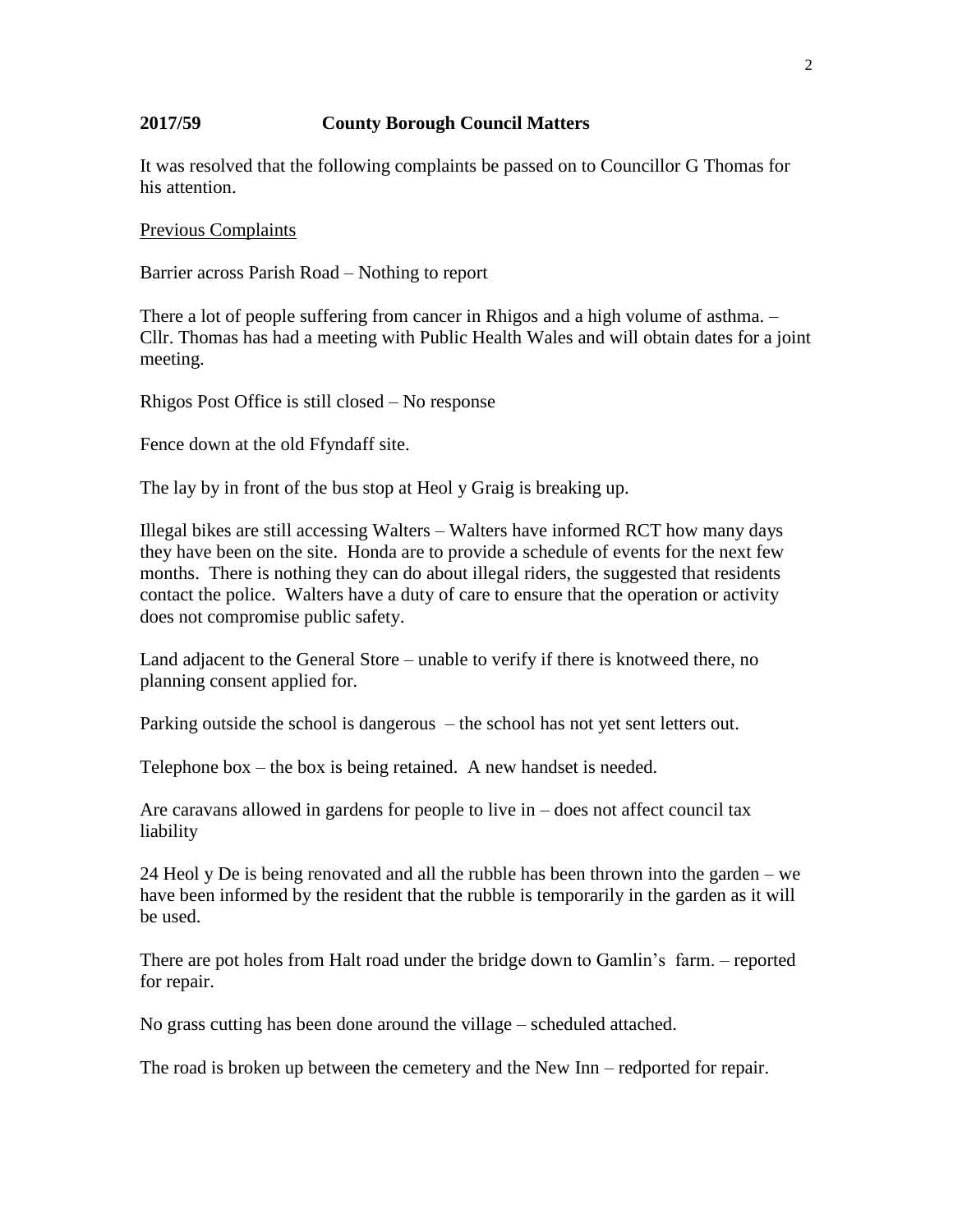The pavement at Heol Pendarren is too narrow and prams need to go onto the road.

A gas cylinder has been thrown into the hedge near the bus stop at Heol y Bryn on the main road.

Restoration Plans for Celtic Energy – tank testing was a one off.

Beacons Restoration are parking a van on the side of the road near the top Hirwaun Roundabout – if it is parked on the highway action can be taken..

#### New Complaints

- a. A tip is being made at the Selar site, Cllr. Evans will send photos to Cllr. Thomas.
- b. A trench has been dug through Treherbert roundabout.
- c. Rubbish needs picking along the main road from Heol y Graig to the New Inn.
- d. There is no tarmac on the footpath at the end house of Heol Gwrangfryn.
- e. Can the council cut the grass opposite Mount Road.
- f. The footpath at the top of Heol Esgyn needs repairing.
- g. Trees are overhanging the road on the bend near the Plough.
- h. The manhole near the school is overflowing.
- i. The path into Tram road is breaking up, the council are only responsible for 1 metre in as the rest is a private road.
- j. Buses are scraping the road at the bottom of Heol Esgyn.
- k. The drain at the bottom of Heol Esgyn is blocked.
- l. There is a dip in the pavement between  $4 \& 5$  Heol y Graig and water is holding there.
- m. RCT have done nothing about the Right of Way down Tram Road.
- n. Cars are parking on the pavements all around the village.
- o. The drains on Treherbert road are blocked.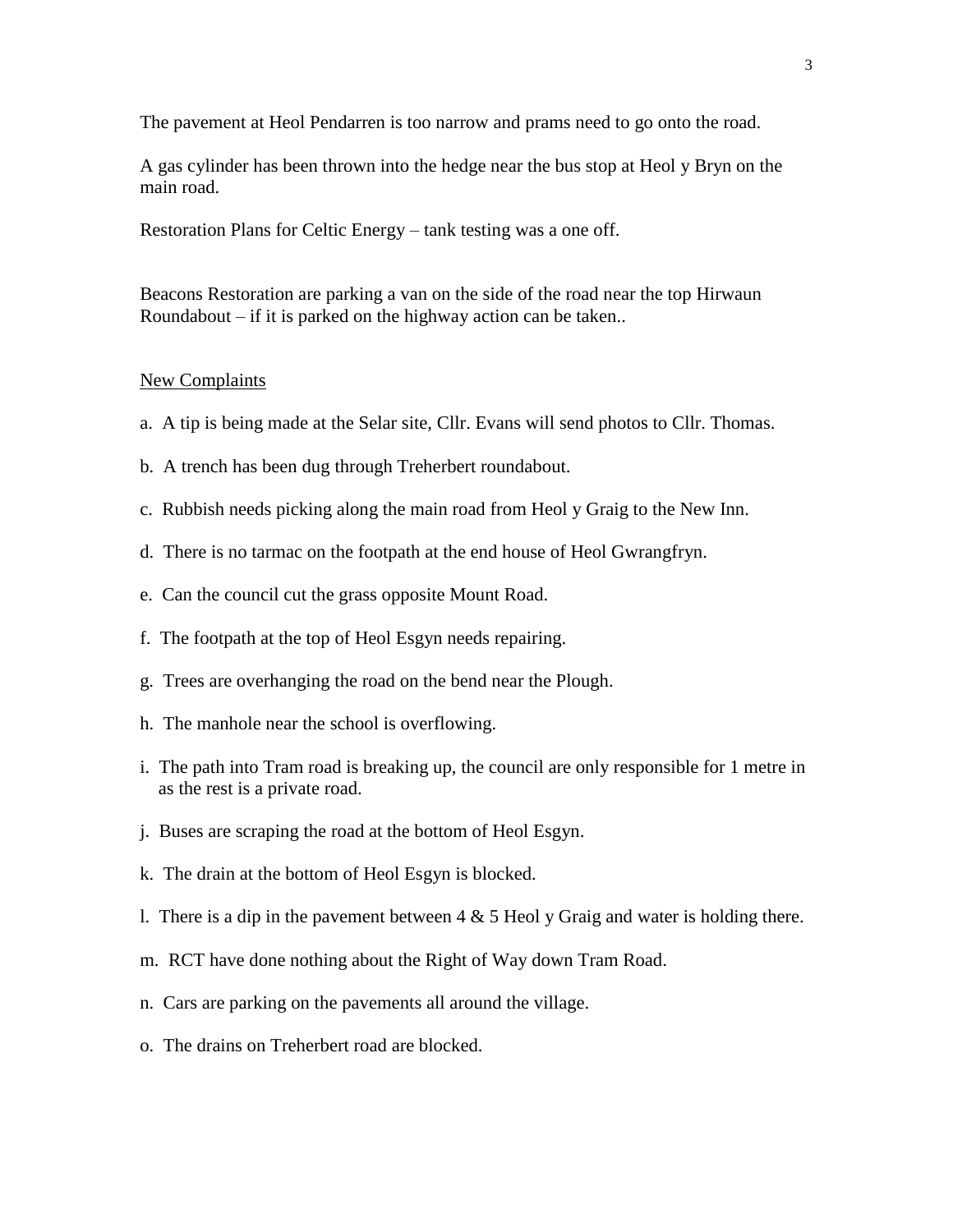#### **2017/60 Correspondence**

It was resolved to receive the following correspondence.

a. 4 letters from local residents complimenting the work at Rhigos cemetery.

## **2017/61 Rhigos Playgrounds**

a. Heol y Bryn playground – Thee has been a problem with the Geo Grids

b. The Old Adventure playground – Mrs Powell provided some of the councillors interested in having an allotment with some literature on setting up a committee.

### **2017/62 Rhigos Signs**

Cllr. Morgan presented the plan. Cllr. Pope suggested that they should be placed on the Glynneath bank and just off the top Hirwaun roundabout.

#### **2017/63 Rhigos Cemetery**

An advert for a caretaker will be placed in the shop, the New Inn and on the website.

#### **2017/64 Accounts**

The accounts have been internally audited.

| A Thomas                     |            | £470.00 |
|------------------------------|------------|---------|
| R Holcombe (audit)           |            | £230.00 |
| $AON$ (Ins)                  |            | £103.67 |
| <b>Broadband</b>             |            | £58.80  |
| B Gas                        |            | £131.08 |
| Wages                        |            | £543.40 |
| <b>Current Account</b>       | £6576.80   |         |
| <b>High Interest Account</b> | £3806.51   |         |
| Field Account                | £3564.37   |         |
| Croesffordd Account          | £32427.04  |         |
| Croesffordd High Interest    | £2478.46   |         |
| <b>Croesffordd Treasury</b>  | £23,000.00 |         |
| Selar                        | £60627.14  |         |
| Solar Farm Fund              | £52000.00  |         |
|                              |            |         |